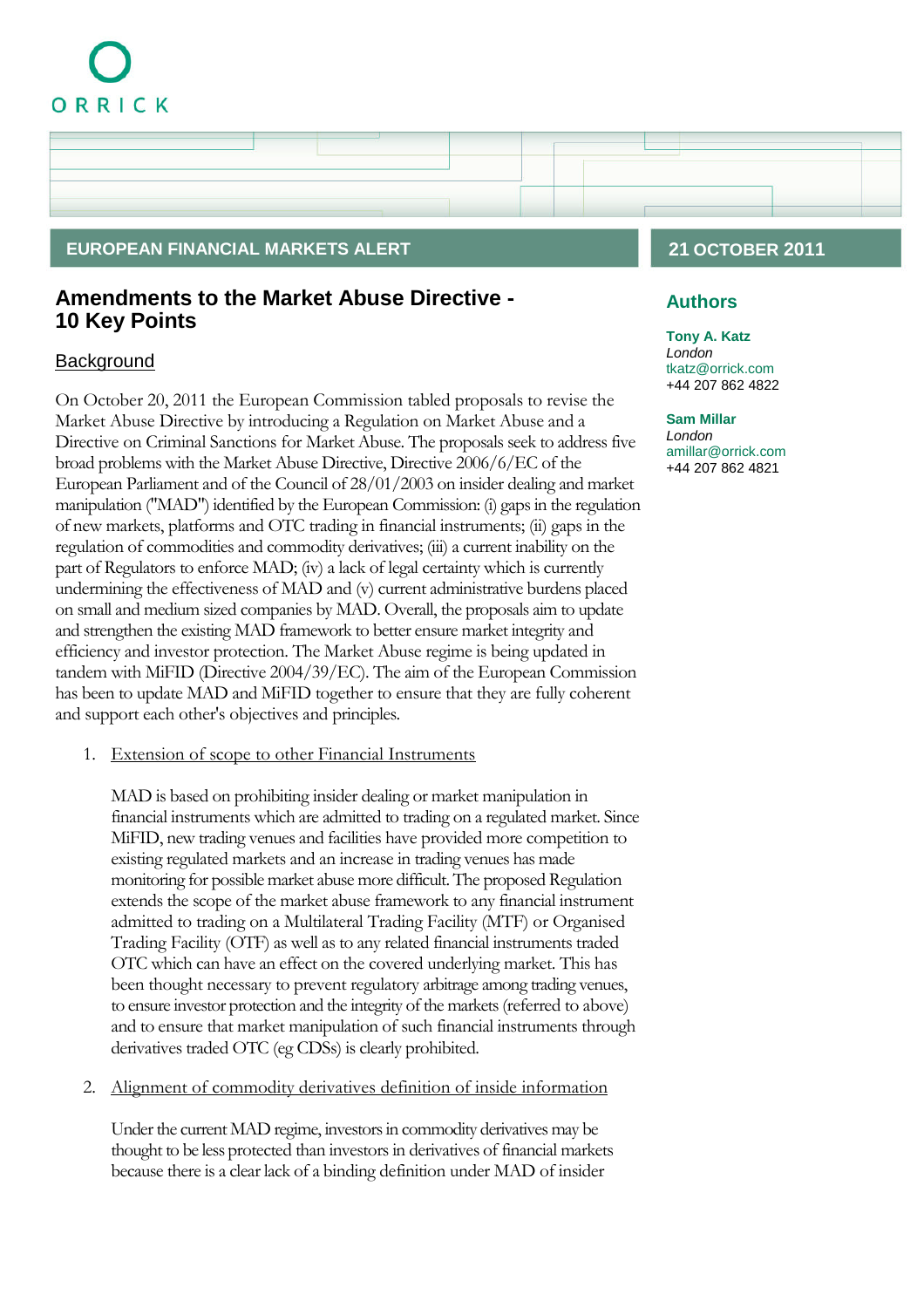information in relation to commodity derivatives markets. The Proposal for a Regulation on Market Abuse aligns the definition of inside information in relation to commodity derivatives to the general definition of inside information by extending it to price sensitive information which is relevant to the related spot commodity contract as well as the derivative.

#### 3. Cross market manipulation

The definition of market manipulation is extended in the Proposal for a Regulation on Market Abuse to capture cross market manipulation — for example, transactions in the derivatives markets used to manipulate the price of related spot markets and transactions in spot markets which are used to manipulate derivatives markets.

#### 4. Reclassification of emission allowances

The Proposal for a Regulation on MiFID (please see separate briefing note) reclassifies Emission allowances as financial instruments. As a result, they will also fall into the MAD framework. A specific definition of inside information for emission allowances has been introduced into the Proposal for a Regulation on Market Abuse.

#### 5. Greater access to information for Regulators

The Proposal for a Regulation on Market Abuse contains key measures to ensure that Regulators have access to the information that they need to detect and to sanction market abuse. The Proposal extends suspicious transaction reporting to orders and to OTC transactions. It specifies that Regulators may obtain existing telephone and data traffic records from telecoms operators where there is a reasonable suspicion of insider dealing or market manipulation (as defined in the Proposal for a Directive). It also grants competent authorities access to private documents or premises where there is a reasonable suspicion of insider dealing or market manipulation, subject to a judicial warrant. It requires Member States to provide for the protection of whistleblowers and sets common rules where incentives are provided to them for reporting information about market abuse. A new offence of "attempted market manipulation" is to be introduced to make it possible for regulators to impose a sanction in cases where someone tries to manipulate the market but does not succeed in trading.

## 6. Increased penalties

Principles are established in relation to administrative sanctions — fines should not be less than the profit made from market abuse where this can be determined and the maximum fine should not be less than two times the amount of any such profit. For "natural persons", the maximum fine should not be less than 5 million Euros and for "legal persons" it should not be less than 10% of annual turnover with Member States being free to exceed these limits. Additionally, competent authorities need to take account of aggravating or mitigating factors.

## 7. Proposed Directive on criminal sanctions

A Proposal for a Directive on Criminal Sanctions for Market Abuse requires Member States to introduce criminal sanctions for the offences of insider dealing and market manipulation where these are committed intentionally.

#### 8. New offence of attempted market manipulation

The Proposal for a Directive on criminal sanctions requires Member States to criminalise inciting, aiding and abetting insider dealing and market manipulation as well as attempts at these forms of market abuse. Liability is also extended to legal persons. Member States are required to ensure that the criminal offences defined in the Directive are punished by criminal sanctions which are effective, proportionate and dissuasive.